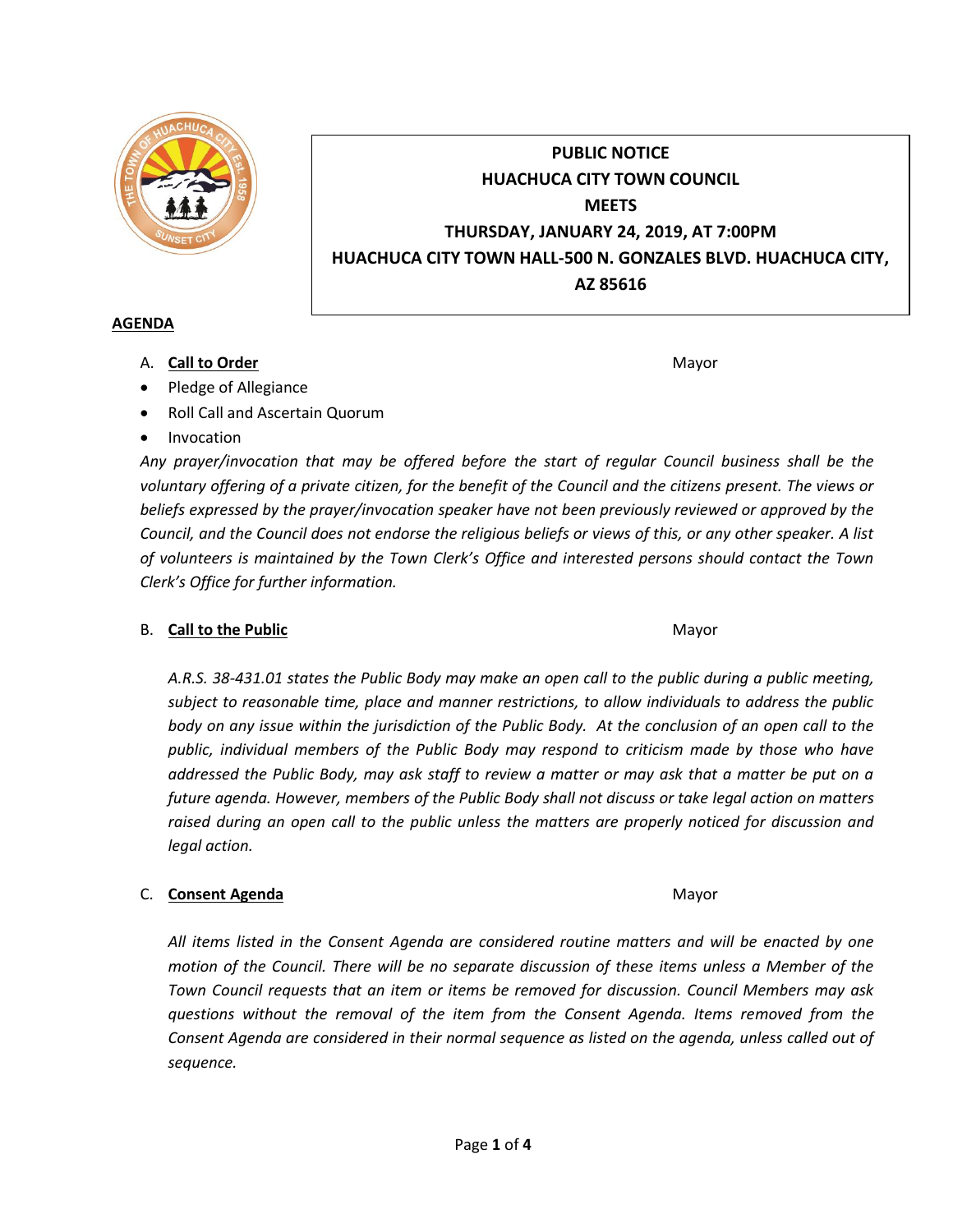- C.1 Consider approval of the minutes of the Council Meeting held on January 10, 2019.
- C.2 Consider approval of the Invoice Payment Approval Report in the amount of \$181,105.85
- C.3 Consider acceptance of letter from Huachuca City Senior Center Management, LLC refusing recognition by the Town for their years of service.
- C.4 Consider acceptance of Harland Sexton's resignation from Council, effective 01/24/2019
- C.5 Authorize the declaration as surplus property the following item(s), to be sold by auction or otherwise disposed of in accordance with Town Policy:
	- a. 10 cans of diesel additive

## D. **Unfinished Business before the Council** Mayor

*Public comment will be taken at the beginning of each agenda item, after the subject has been announced by the Mayor and explained by staff. Any citizen who wishes, may speak one time for five minutes on each agenda item before or after Council discussion. Questions from Council Members, however, may be directed to staff or a member of the public through the Mayor at any time.*

- D.1 Discussion and/or Action [Dr. Jim Johnson]; Second required reading and adoption of Ordinance 2019-04, AN ORDINANCE OF THE MAYOR AND TOWN COUNCIL OF THE TOWN OF HUACHUCA CITY, COCHISE COUNTY, ARIZONA, AMENDING THE TOWN CODE TITLE 18 "ZONING," CHAPTER 18.115 "MANUFACTURED HOME PARKS" BY REPLACING THE TOWN'S MANUFACTURED HOME PARKS REGULATIONS WITH THE NEW 2018 MANUFACTURED HOME PARKS REGULATIONS.
- D.2 Discussion and/or Action [Councilor Welsch]: Consideration of using participating council members' stipends to help fund the Huachuca City Transit.
- D.3 Discussion and/or Action [Councilor Welsch]: Discussion of the current use of the surplus funds, including a review of past authorizations and direction for future use.
- D.4 Discussion and/or Action [Manager Williams]: Consider approval of quote for purchase of roof repair or replacement for the Huachuca City Senior Center.

#### E. **New Business before the Council** Mayor

*Public comment will be taken at the beginning of each agenda item, after the subject has been announced by the Mayor and explained by staff. Any citizen who wishes, may speak one time for five minutes on each agenda item before or after Council discussion. Questions from Council Members, however, may be directed to staff or a member of the public through the Mayor at any time.*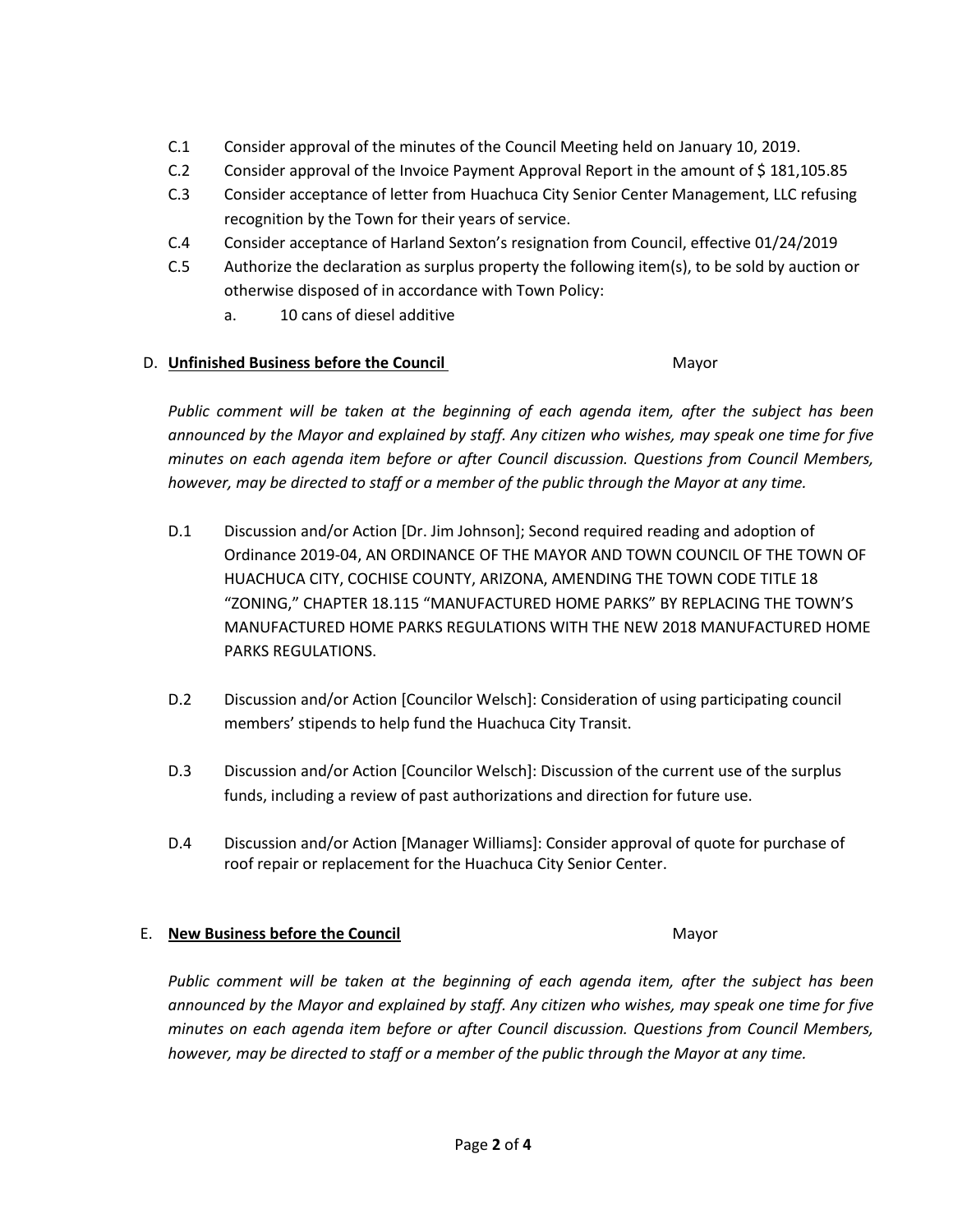- E.1 Discussion Only [Mayor Wallace]: Presentation of the Yard of the Month winners for February 2019, in coordination with the Friends of Huachuca City.
- E.2 Discussion and/or Action [Manager Williams]: Monthly Budget Update Report presentation by Spencer Forsberg of Haymore and Forsberg, C.P.A.
- E.3 Discussion and/or Action [Director Harvey]: Update to the Council and Town regarding the Erate library internet services project.
- E.4 Discussion and/or Action [Manager Williams]: Consider approval of an interim agreement between Mustang Mountain Church, Huachuca City Senior Center Management, LLC and the Town for Senior Center Services between 2/1/2019 and 6/30/2019.
- E.5 Discussion and/or Action [Manager Williams]: Consider adoption of Resolution 2019-05, A RESOLUTION OF THE MAYOR AND COUNCIL OF THE TOWN OF HUACHUCA CITY, ARIZONA, AUTHORIZING THE TOWN TO ENTER INTO AN INTERGOVERNMENTAL AGREEMENT WITH THE CITY OF SIERRA VISTA FOR ANIMAL CARE SERVICES.
- E.6 Discussion and/or Action [Manager Williams]: Consider adoption of Resolution 2019-06, A RESOLUTION OF THE MAYOR AND COUNCIL OF THE TOWN OF HUACHUCA CITY, ARIZONA, ADOPTING CHANGES TO THE TOWN'S PERSONNEL POLICIES CONCERNING HOLIDAY PAY.
- E.7 Discussion and/or Action [Chief Thies]: Consider adoption of Resolution 2019-07, A RESOLUTION OF THE MAYOR AND COUNCIL OF THE TOWN OF HUACHUCA CITY, ARIZONA, AMENDING THE FEE SCHEDULE FOR THE ANIMAL SHELTER.
- E.8 Discussion and/or Action [Manager Williams]: Update to the Council regarding the Town's Caterpillar equipment.
- E.9 Discussion and/or Action [Manager Williams]: Request of authorization to purchase heavy equipment with the funds from the sale of the Caterpillar 836 Compactor.
- E.10 Discussion and/or Action [Manager Williams]: Request for approval and acceptance of a quote from Empire Cat for rental of a 613C Scraper.
- E.11 Discussion and/or Action [Clerk Fuller]: Announcement of Council vacancy and the timeline for applicants to submit.
- F. Town Manager Report
- G. Reports of Current Events by Council
- H. Items to be placed on future agendas
- I. Adjournment